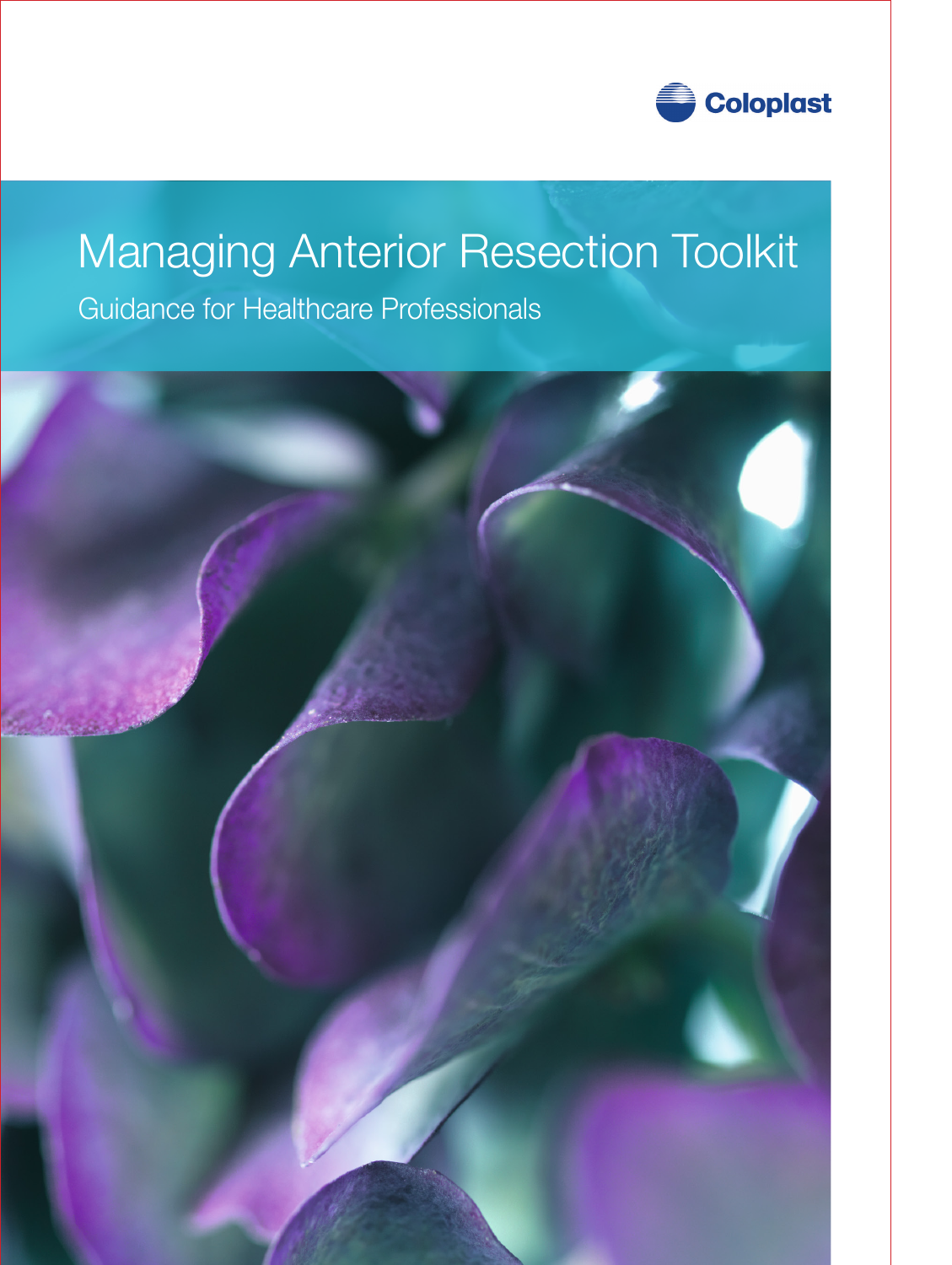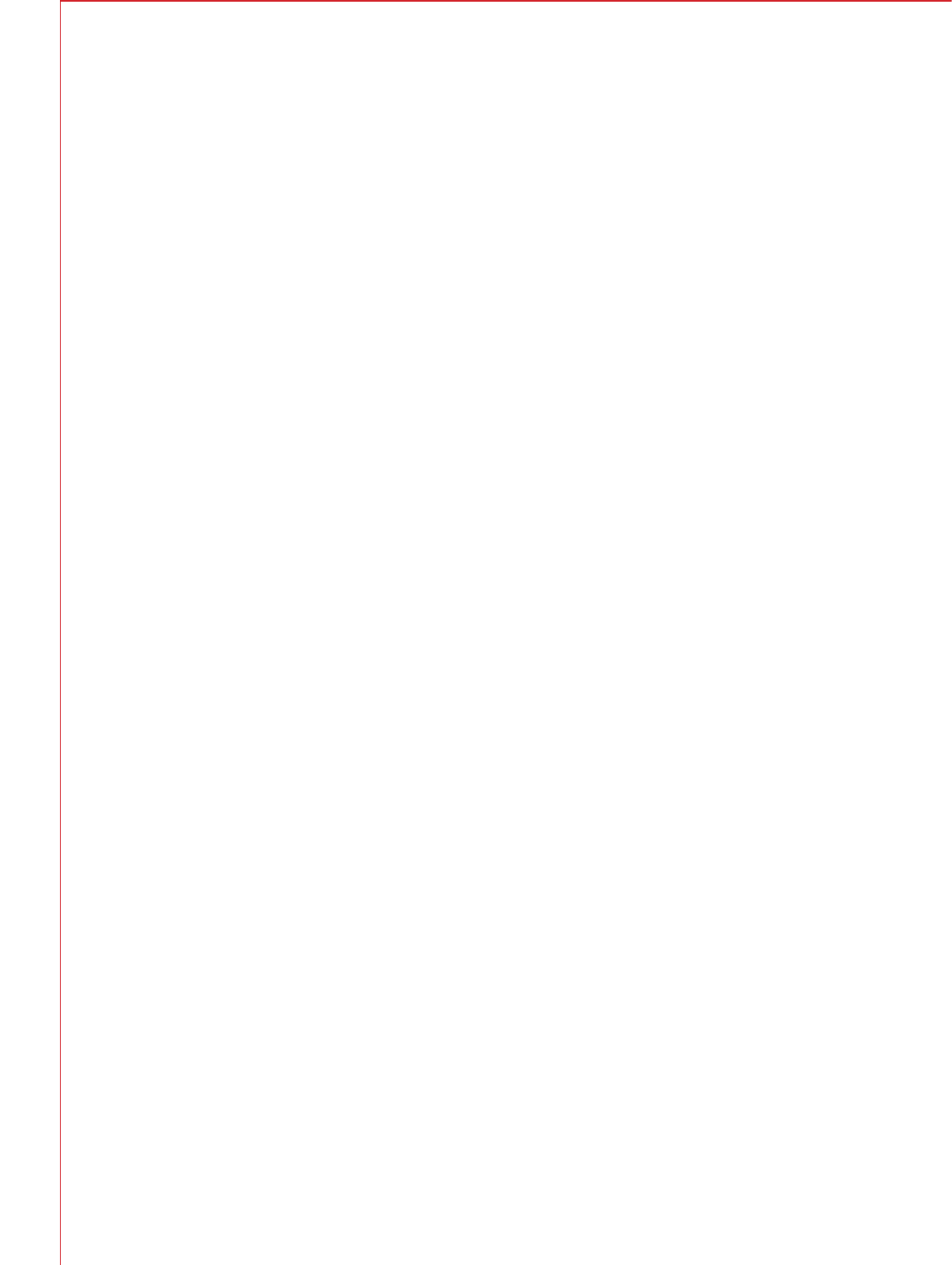### Foreword

This booklet offers guidance to healthcare professionals whose role involves supporting people who are experiencing (or may be at risk of) Anterior Resection Syndrome (ARS).

The bowel symptoms associated with ARS can be extremely disabling if not treated. This ARS toolkit explains the simple strategies that should be offered. These are encompassed within the following four main steps:

- **Fducation**
- Assessment
- Management
- Follow-up Care

The guidance presented here is considered to represent the minimum standard of care which should be offered to all individuals with this syndrome.

### Dr Claire Taylor

Macmillan Team Leader in Colorectal Cancer, St Mark's Hospital

### Julie Walker and Tracy Wood

Colorectal Nurse Practitioners, Darlington Memorial Hospital

### Marion Stalker and Sandra Wallwork

Peristeen Advisors, Coloplast Ltd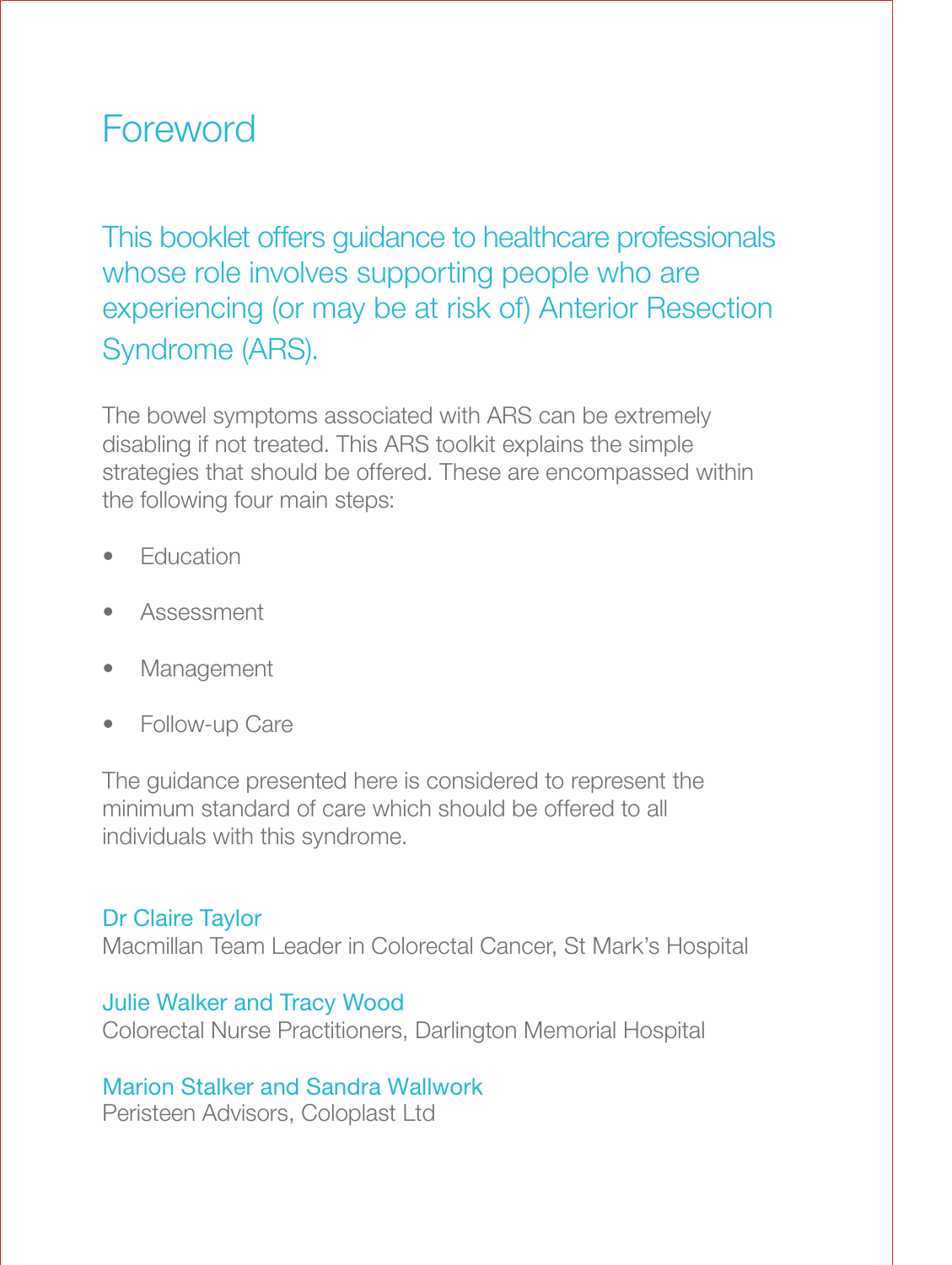## About Anterior Resection Syndrome

### Anterior Resection Syndrome is:

- A collection of bowel symptoms commonly experienced after surgery for rectal cancer
- Symptoms include bowel frequency, urgency, incomplete evacuation and loose stools

### Anterior Resection Syndrome (ARS) is defined as:

- Disordered bowel function after rectal resection, leading to a detriment in quality of life (Bryant et al, 2012)
- The most useful definition will be the individual's own description of what ARS means to them, since a spectrum of symptoms can be experienced with varying impact upon their day-to-day life

### Reasons why Anterior Resection Syndrome might occur:

- Reduced rectal capacity: urge at smaller volumes
- Reduced capacity for water reabsorption
- Alteration in external anal sphincter (EAS) function: particularly after a defunctioning ileostomy
- Poor co-ordination of the muscles used in defecation
- The above effects can result in a loss of perceived control over bowel function and anxiety, which may exacerbate the symptoms experienced

### Risk Factors

Low anastomosis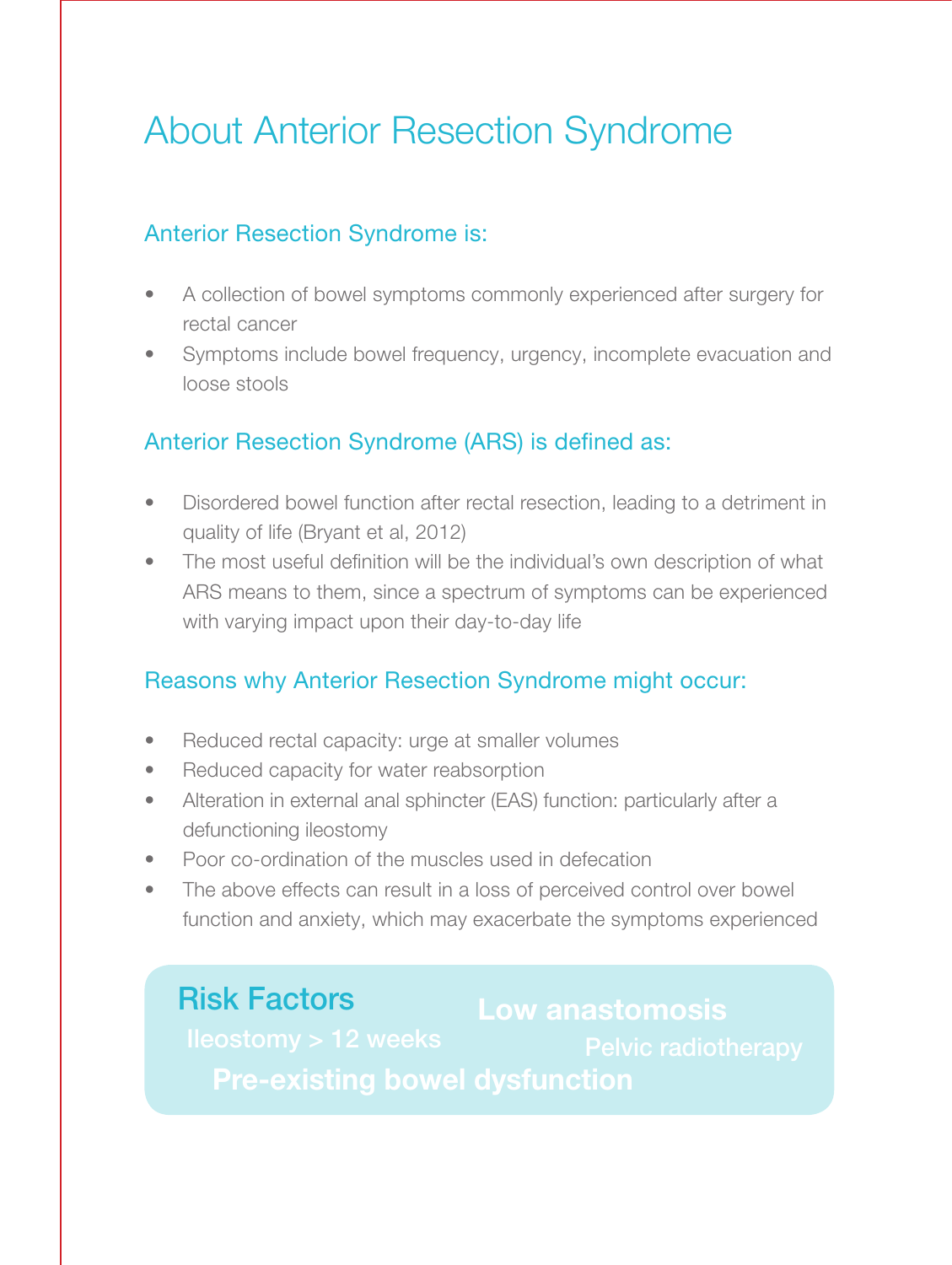## **Education**

Patient education is an essential component of the management of ARS. The following information should be imparted prior to surgery and then ideally reinforced at every opportunity:

- Describe the anatomical changes using visual aids
- Explain the normal defecation process and how an anterior resection can alter this
- Introduce the concept of the 'new normal' which means they will have to adjust to their bowel function never being as it was prior to surgery (NCSI, 2010)
- Offer reassurance that the great majority of individuals will achieve an acceptable level of bowel function within 12 months
- Highlight that there are many ways in which they can be helped to manage their symptoms thereby minimising disruption to their day-to-day activities and recovery from surgery
- Offer written information (Patient Information Booklet)

This information can be delivered over the telephone or in a pre-assessment clinic, "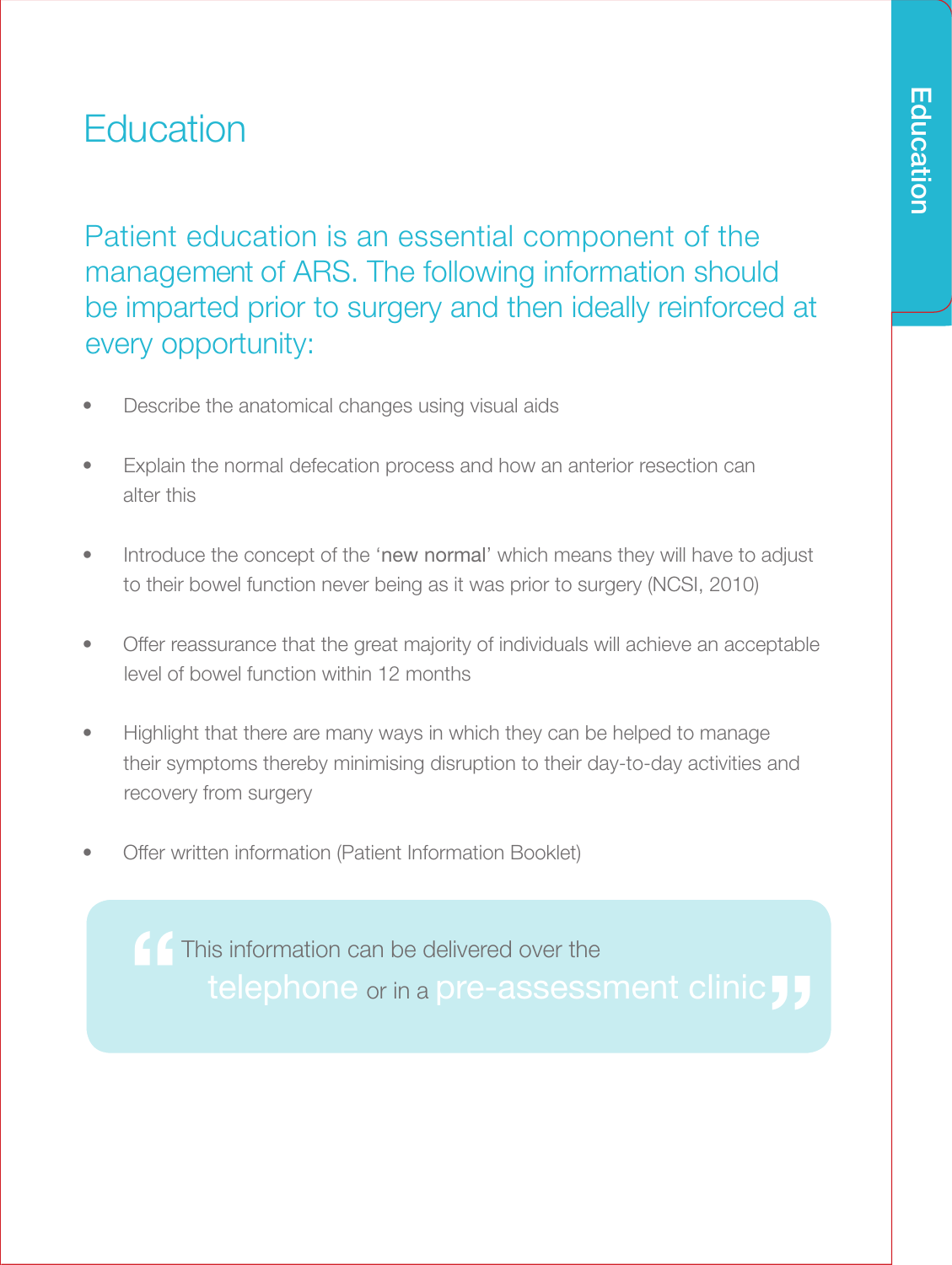### Key messages to make the patient aware of:

- Anterior resection surgery causes a change in the structure and function of the large bowel, this can alter bowel function in the first few months after surgery
- Removal of the rectum, which acts as a storage chamber, causes a loss in rectal capacity
- There can be short-term changes in the motility of the colon and neo-rectum
- Surgery and / or radiotherapy can damage the anal sphincters which are responsible for bowel control



Figure 1: Anatomical changes following anterior resection surgery

Rectal cancers in the proximal (upper two-thirds) of the rectum can be resected and the remaining two ends of the bowel then rejoined, or anastomosed, leaving the anal sphincters intact (as shown in Figure 1).

A low anterior resection will be performed if the cancer is located in the lower third of the rectum, which involves removal of all the rectum and a colo-anal anastomosis. Many surgeons use a defunctioning ileostomy to ameliorate the effects should an anastomotic breakdown occur. The stoma is generally reversed 3-9 months later (Taylor and Varma, 2012).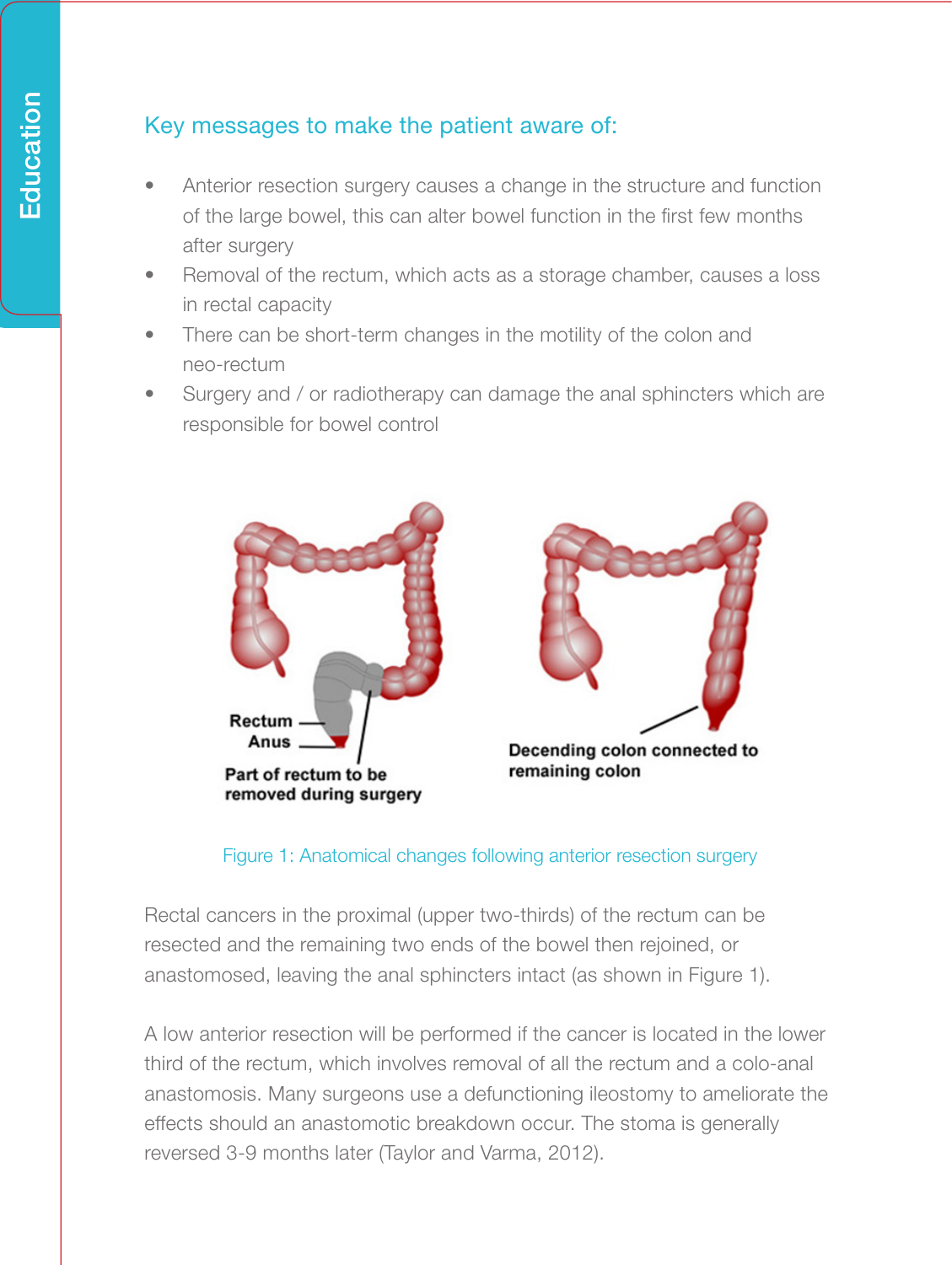## Assessment

### A thorough assessment of each patient's symptoms is key to understanding their experience and is a pre-requisite to effective management.

Assess for ARS within the first 6 weeks of surgery (closure of stoma) and ideally again 2-3 months later.

#### Include in your assessment:

A determination of stool consistency using the Bristol Stool Chart

- 1. To assess for faecal frequency ask them: "How many times do you go through the day? How many times do you go through the night? On average"
- 2. To assess for faecal urgency ask them: "How long can you hold on from feeling the need to open your bowels to actually going?"

Does stool consistency affect urgency? Does the environment they are in make a difference (i.e. if not at home) Do they try to resist the urge to defecate?

3. To assess for incomplete evacuation ask them: "Do you experience a feeling that you haven't opened your bowels fully after a bowel motion?"

Do they leave the toilet feeling some motion is still there? Do they need to make repeat visits to the toilet to feel empty? Remember this may initially be the patient feeling the anastomosis. This usually settles within 12 weeks Time of day of evacuations - are patterns emerging? Find out what is a good day; a bad day; what is an average day in terms of bowel function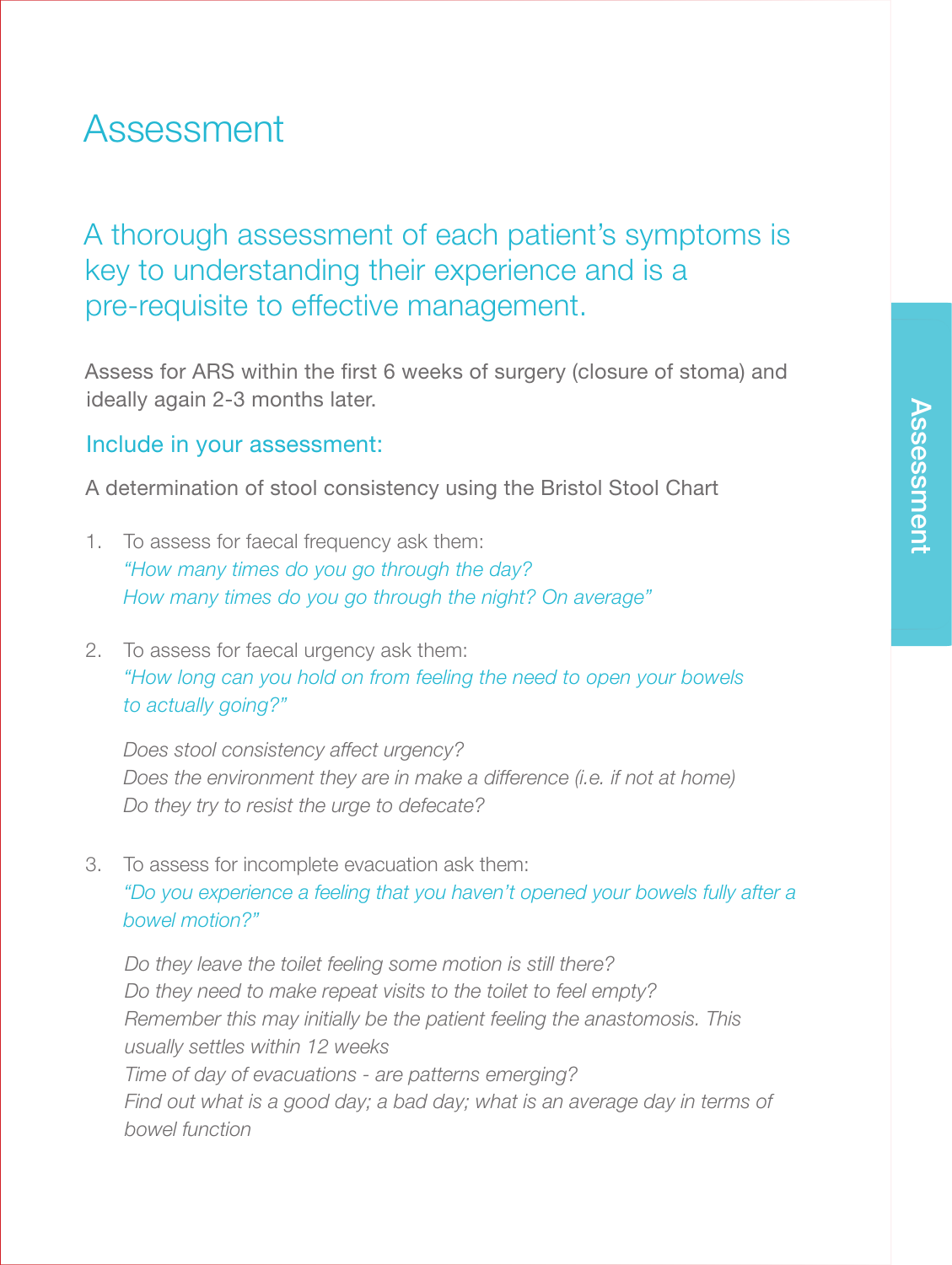4. To assess for incontinence ask:

"Do you experience uncontrollable flatus or uncontrollable bowel motion?"

Incontinence of flatus can be as distressing as<br>incontinence of motion incontinence of motion

- Patients need only experience one episode to cause increased levels of anxiety
- This can lead to severe embarrassment and lifestyle changes
- Enquire about coping strategies i.e. pad use, clothing changes, staying at home
- Urge incontinence (discharge of bowel motion or flatus in spite of active attempts to retain it) should be distinguished from passive incontinence (discharge of bowel motion or flatus without any awareness) (Bliss and Norton, 2010)
- 5. To gain a complete understanding of current management ask: "Tell me what you have tried to manage these symptoms, tell me what has worked and what hasn't"

### Imodium should be taken 30 minutes before food J "

- Examine their medication including dose, frequency and timing
- Explore foods that trigger bowel symptoms
- Explore toilet behaviour and how this impacts on lifestyle

way to **Manage** symptoms<br>
way to **Manage** symptoms<br>
way to **Manage** symptoms<br>
way to **Manage** symptoms<br> **P The Patients regularly restrict food intake as a** 

Anastomotic strictures can occasionally develop after anterior resection surgery (a narrowing in the bowel at the anastomosis). They can cause symptoms which can mimic ARS so this condition should be excluded.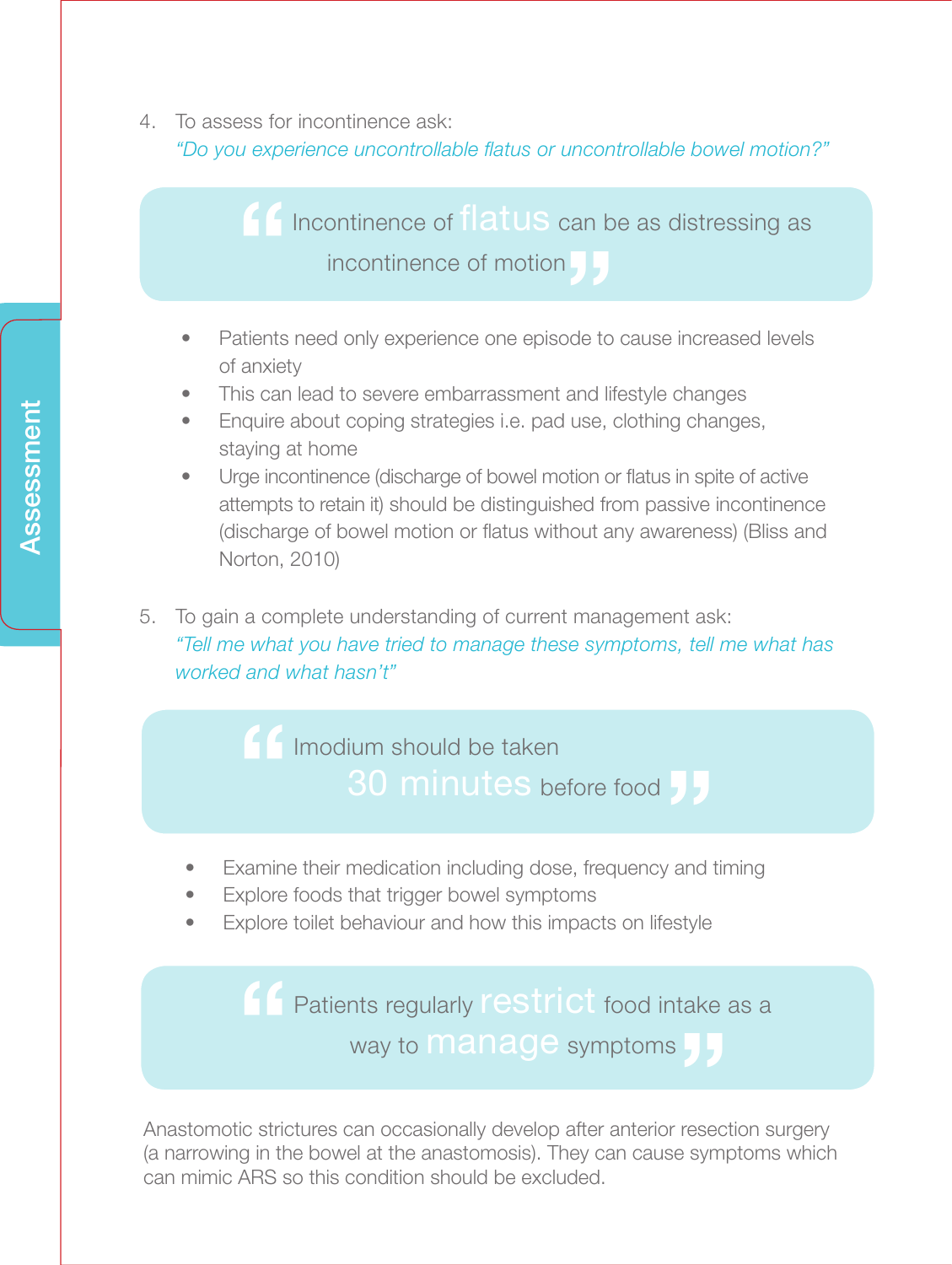## **Management**

It is important to manage individual expectations from the outset and remind people that their bowel will not return to how it was before surgery. Emphasise that the aim is helping them to achieve an acceptable bowel function and also adjusting to a 'new normal'.

In addition, reassure that control over their bowel function can be regained but that improvements will take several weeks requiring a commitment to both the prescribed therapy and any recommended exercises.

Below are some recommended management strategies. These are for you to utilise and adapt to your individual patient requirements.

#### Encourage individuals that with appropriate advice and support they will cope with this syndrome.

For Don't change too much too soon, allow<br>
strategies to actually work strategies to actually work

#### Diet:

- Advise on a low fibre diet, it should be white, refined and low in fibre
- Advise that they can start to slowly increase the amount of fibre once their symptoms are less acute
- Remind them that gut motility medication should be taken 30 minutes before eating
- Advise on a regular diet skipping meals makes establishing their 'new normal' difficult
	- Offer your patient a low fibre diet leaflet
	- If appropriate, a bowel and / or food diary may identify triggers
	- Patients may have a heightened gastrocolic reflex and may need to void more after meals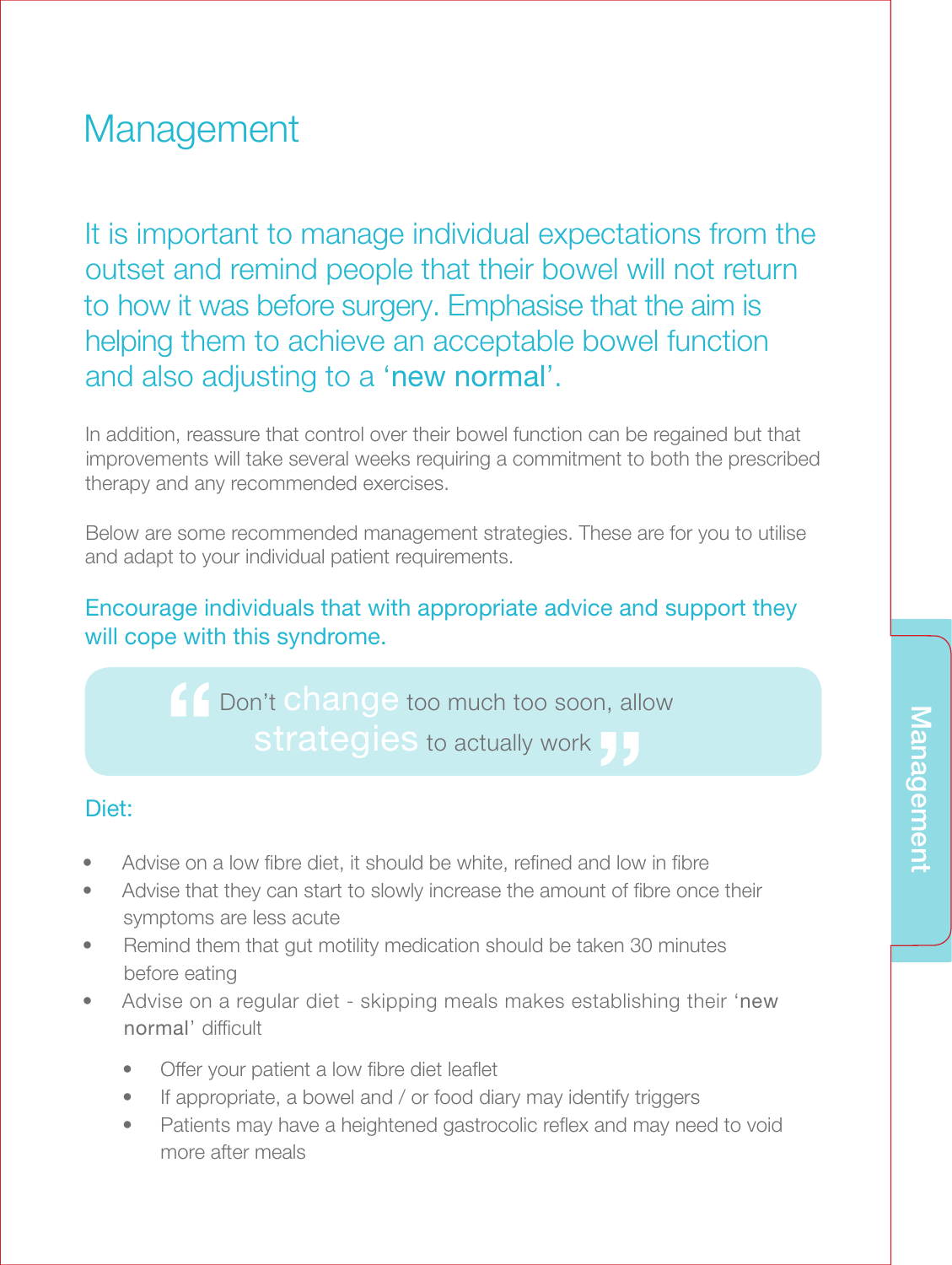### Evacuation Technique

- Remind patients to adopt the optimum position for toileting
- Refer to the diagram in their patient booklet and explain if required
- Encourage patients to consciously focus upon relaxing during voiding and avoid excessive straining
	- The optimum position to facilitate complete evacuation of stool is a relaxed squat position; advise that ideally the knees should be higher than the hips, with elbows on knees and straight spine
	- Patients may be aware of the anastomosis for some time, this is normal and will improve in time

### Pelvic Floor Regime

 $\alpha$  An anal sphincter exercise regime can be instigated prior to reversal of  $\textsf{leostomy}$ ,

- Consider instigation of a pelvic floor exercise regime as early as possible
	- Offer patients access to a pelvic floor exercise leaflet
	- A Pelvic Floor Exercise regime can considerably enhance sphincter function

#### Pharmacology

- Loperamide (Imodium) is a first line treatment
- Fybogel or Normacol can be trialled to promote more complete evacuation
- Tricyclics can be useful, utilise a multi-disciplinary approach to prescription
	- Patients can be over-sensitive to loperamide, consider using syrup
	- Offer 'How to take loperamide leaflet' (St Mark's website)
	- Empower patients to titrate their medication (with permission)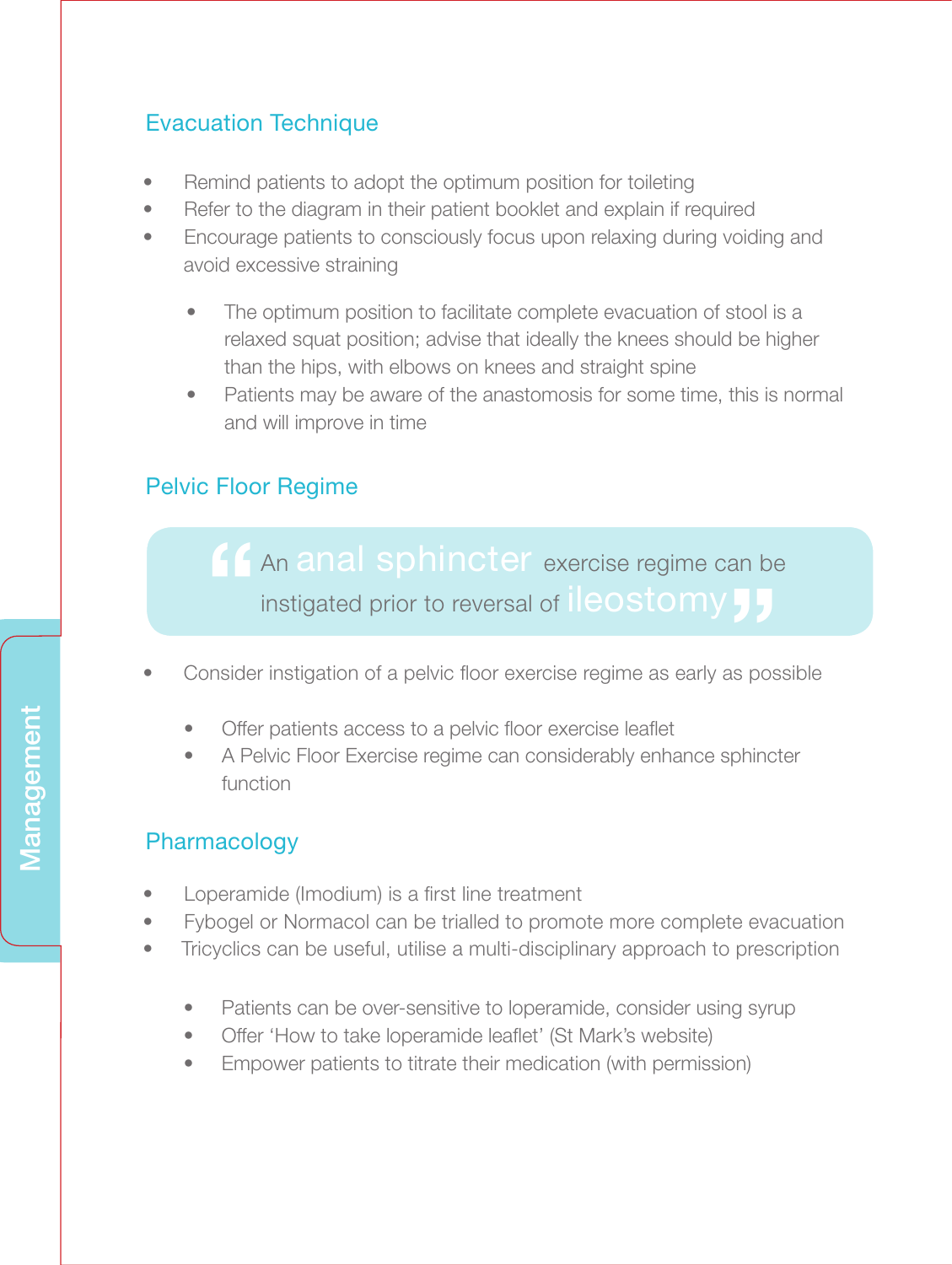## Follow-up Care

If re-assessment at 12 weeks demonstrates ongoing symptoms not managed by initial intervention and affecting quality of life, consider the following treatments:

### Biofeedback / Specialist Bowel Dysfunction Service

• Anterior resection patients can benefit from a referral to a biofeedback / specialist bowel dysfunction service

### Peristeen® Anal Irrigation

- Anterior resection patients can benefit greatly from implementing a plan of rectal irrigation to manage symptoms
- Using irrigation can quickly undo 'severe' symptoms allowing conservative treatment to work more effectively
- Peristeen use may be short or long-term depending upon patient outcomes
	- Not to be initiated before 12 weeks post surgery
	- Gain permission prior to using Peristeen from the patient's Consultant Colorectal Surgeon
	- Anterior resection patients have a smaller capacity: 300ml water volume is a good aim initially
	- Maintain 300ml for at least two weeks and monitor success
	- Anterior resection patients often benefit from two x 300ml irrigations daily to completely eradicate symptoms

### Coloplast Care® Bowel Management Programme

- Consider enrolling patients into the Coloplast Care Bowel Management Programme, as part of which they will receive regular telephone support and product guidance
- Utilise the Peristeen Advisory Service for clinical advice and patient training
- Consider registering with a home delivery service, such as Charter Healthcare, to receive future Peristeen supplies

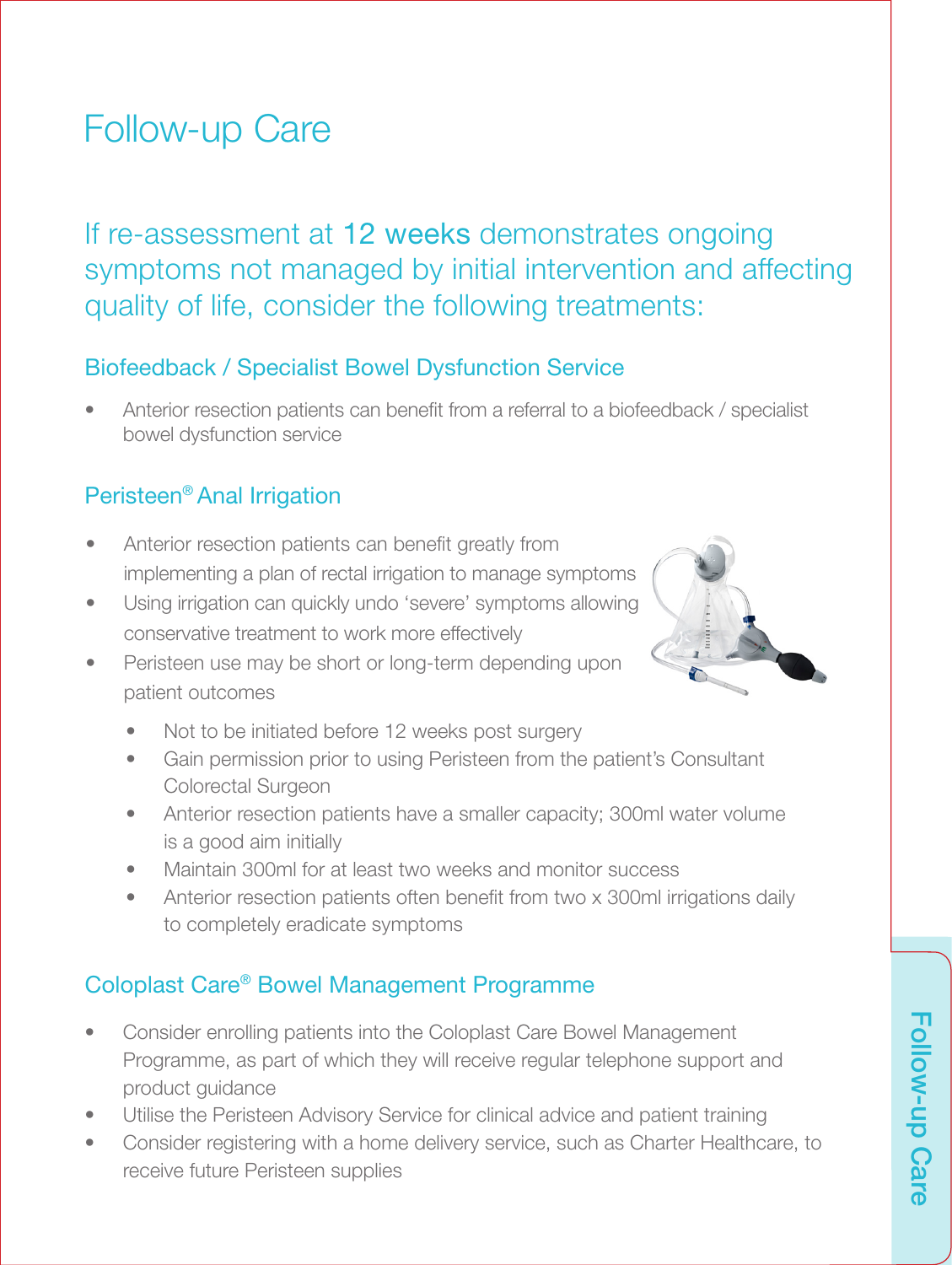### **Resources**

### You may be interested in visiting the following websites for further information and advice regarding bowel symptoms and management:

Bladder & Bowel Foundation www.bladderandbowelfoundation.org

St Mark's Hospital [www.stmarkshospital.](http://www.stmarkshospital.nhs.uk/)nhs.uk

NICE Guidance for Faecal Incontinence www.nice.org.uk/CG49

If you would like more information on Peristeen, please visit: www.peristeen.co.uk

To find out more about the Coloplast Care Bowel Management Programme and the Peristeen Advisory Service, please telephone: 0800 783 1434

For more information about the Charter Healthcare Home Delivery Service, please visit: www.charter.co.uk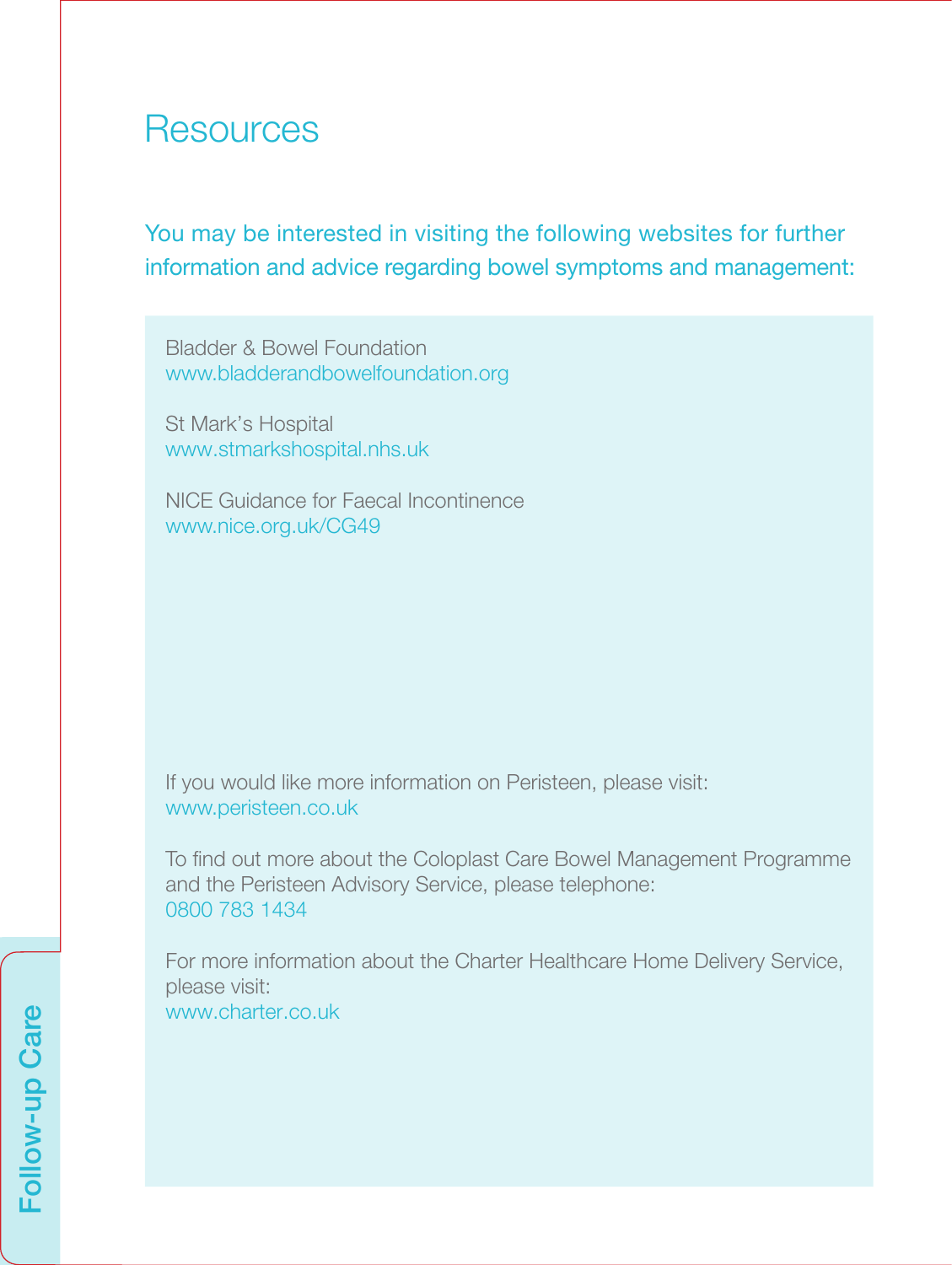## **References**

- Bliss D Z, Norton C, (2010) Conservative Management of Fecal Incontinence: An evidence-based approach to controlling this life-altering condition. AJN 110(9): 31-37
- Bryant C L, Lunniss P J, Knowles C H, Thaha M A, Chan C L. (2012) Anterior resection syndrome. Lancet Oncol 13(9): e403-e408
- National Cancer Survivorship Initiative (2010 ) The NCSI.
- Taylor C, Bradshaw E, Walker J, Wood T (2013) Nursing interventions to improve bowel function after rectal cancer surgery. Gastrointestinal Nursing 5(3): 33-38
- Taylor C, Varma S (2012) Factors affecting closure of a temporary stoma. Journal of Wound, Ostomy & Continence Nursing 39(1):51-61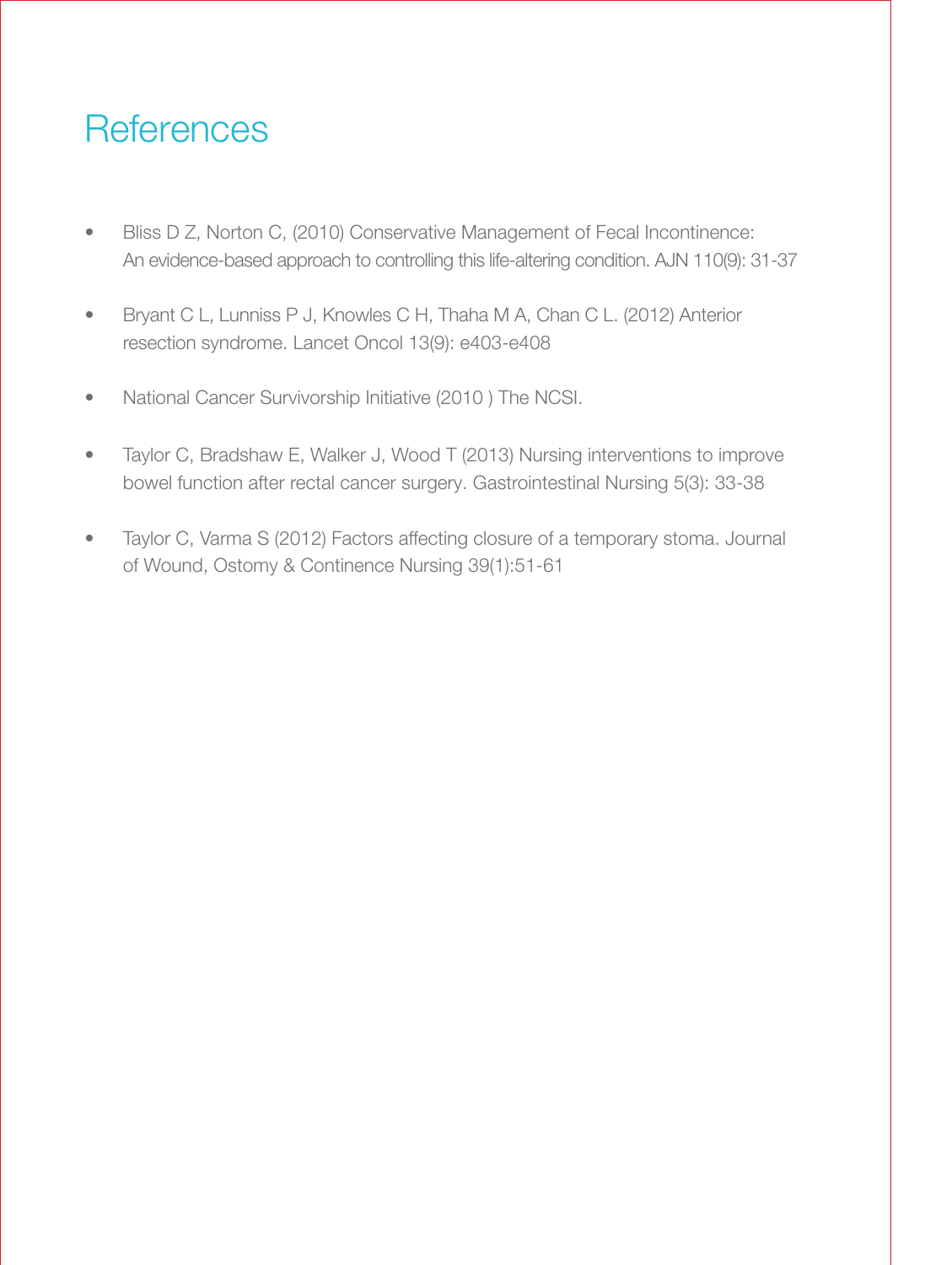| П |  |
|---|--|
|   |  |